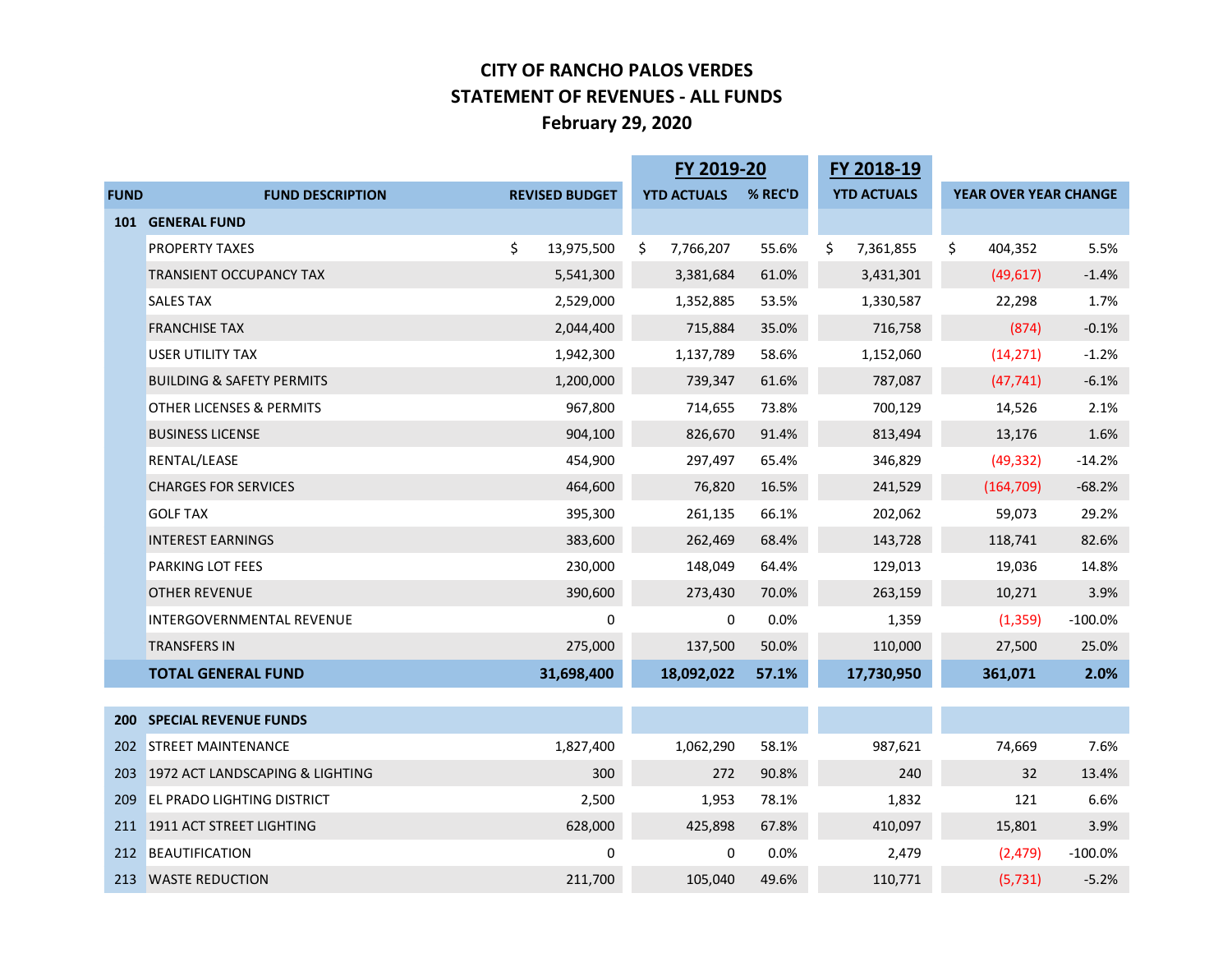#### **CITY OF RANCHO PALOS VERDES STATEMENT OF REVENUES - ALL FUNDS February 29, 2020**

|             |                                          |                       | FY 2019-20         |         | FY 2018-19         |                       |           |
|-------------|------------------------------------------|-----------------------|--------------------|---------|--------------------|-----------------------|-----------|
| <b>FUND</b> | <b>FUND DESCRIPTION</b>                  | <b>REVISED BUDGET</b> | <b>YTD ACTUALS</b> | % REC'D | <b>YTD ACTUALS</b> | YEAR OVER YEAR CHANGE |           |
| 214         | AIR QUALITY MANAGEMENT                   | 50,900                | 14,730             | 28.9%   | 14,450             | 280                   | 1.9%      |
| 215         | <b>PROPOSITION C</b>                     | 702,400               | 510,295            | 72.7%   | 492,930            | 17,366                | 3.5%      |
| 216         | <b>PROPOSITION A</b>                     | 849,400               | 630,870            | 74.3%   | 604,152            | 26,718                | 4.4%      |
| 217         | <b>PUBLIC SAFETY GRANTS</b>              | 131,000               | 157,057            | 119.9%  | 149,500            | 7,556                 | 5.1%      |
| 220         | <b>MEASURE R</b>                         | 545,400               | 385,956            | 70.8%   | 394,530            | (8, 573)              | $-2.2%$   |
| 221         | <b>MEASURE M</b>                         | 592,100               | 424,240            | 71.7%   | 405,287            | 18,954                | 4.7%      |
| 222         | <b>HABITAT RESTORATION</b>               | 12,400                | 8,627              | 69.6%   | 116,004            | (107, 377)            | $-92.6%$  |
| 223         | <b>SUBREGION ONE MAINTENANCE</b>         | 43,100                | 24,819             | 57.6%   | 6,753              | 18,066                | 267.5%    |
| 224         | <b>MEASURE A MAINTENANCE</b>             | 91,100                | 452                | 0.5%    | 82,324             | (81, 872)             | $-99.5%$  |
| 225         | ABALONE COVE SEWER DISTRICT              | 512,000               | 265,399            | 51.8%   | 35,653             | 229,745               | 644.4%    |
| 227         | <b>GINSBERG CULTURAL ARTS BLDG.</b>      | 900                   | 0                  | 0.0%    | 751                | (751)                 | $-100.0%$ |
| 228         | <b>DONOR RESTRICTED CONTRIBUTIONS</b>    | 9,500                 | 17,341             | 182.5%  | 38,037             | (20, 696)             | $-54.4%$  |
|             | <b>TOTAL SPECIAL REVENUE FUNDS</b>       | 6,210,100             | 4,035,240          | 65.0%   | 3,853,412          | 181,828               | 4.7%      |
|             |                                          |                       |                    |         |                    |                       |           |
| 300         | <b>CAPITAL PROJECTS FUNDS</b>            |                       |                    |         |                    |                       |           |
| 310         | COMMUNITY DEVELOPMENT BLOCK GRANT (CDBG) | 139,300               | 50,633             | 36.3%   | 1,174              | 49,459                | 4212.9%   |
| 330         | <b>INFRASTRUCTURE IMPROVEMENTS</b>       | 4,262,400             | 2,251,130          | 52.8%   | 2,638,494          | (387, 364)            | $-14.7%$  |
| 331         | <b>FEDERAL GRANTS</b>                    | 453,800               | 0                  | 0.0%    | 99,229             | (99, 229)             | $-100.0%$ |
| 332         | <b>STATE GRANTS</b>                      | 600,000               | 485,731            | 81.0%   | 0                  | 485,731               | 0.0%      |
| 334         | <b>QUIMBY PARK DEVELOPMENT</b>           | 22,000                | 13,758             | 62.5%   | 14,145             | (387)                 | $-2.7%$   |
| 336         | LOW-MODERATE INCOME HOUSING              | 44,700                | 1,704              | 3.8%    | 1,310              | 394                   | 30.1%     |
| 337         | <b>AFFORDABLE HOUSING PROJECTS</b>       | 6,200                 | 8,066              | 130.1%  | 7,076              | 990                   | 14.0%     |
| 338         | DEVELOP IMPACT MITIGATION (EET)          | 3,800                 | 20,316             | 534.6%  | 23,606             | (3, 291)              | $-13.9%$  |
| 340         | <b>BICYCLE &amp; PEDESTRIAN ACCESS</b>   | 34,500                | 0                  | 0.0%    | 739                | (739)                 | $-100.0%$ |
|             | <b>TOTAL CAPITAL PROJECTS FUNDS</b>      | 5,566,700             | 2,831,337          | 50.9%   | 2,785,772          | 45,565                | 1.6%      |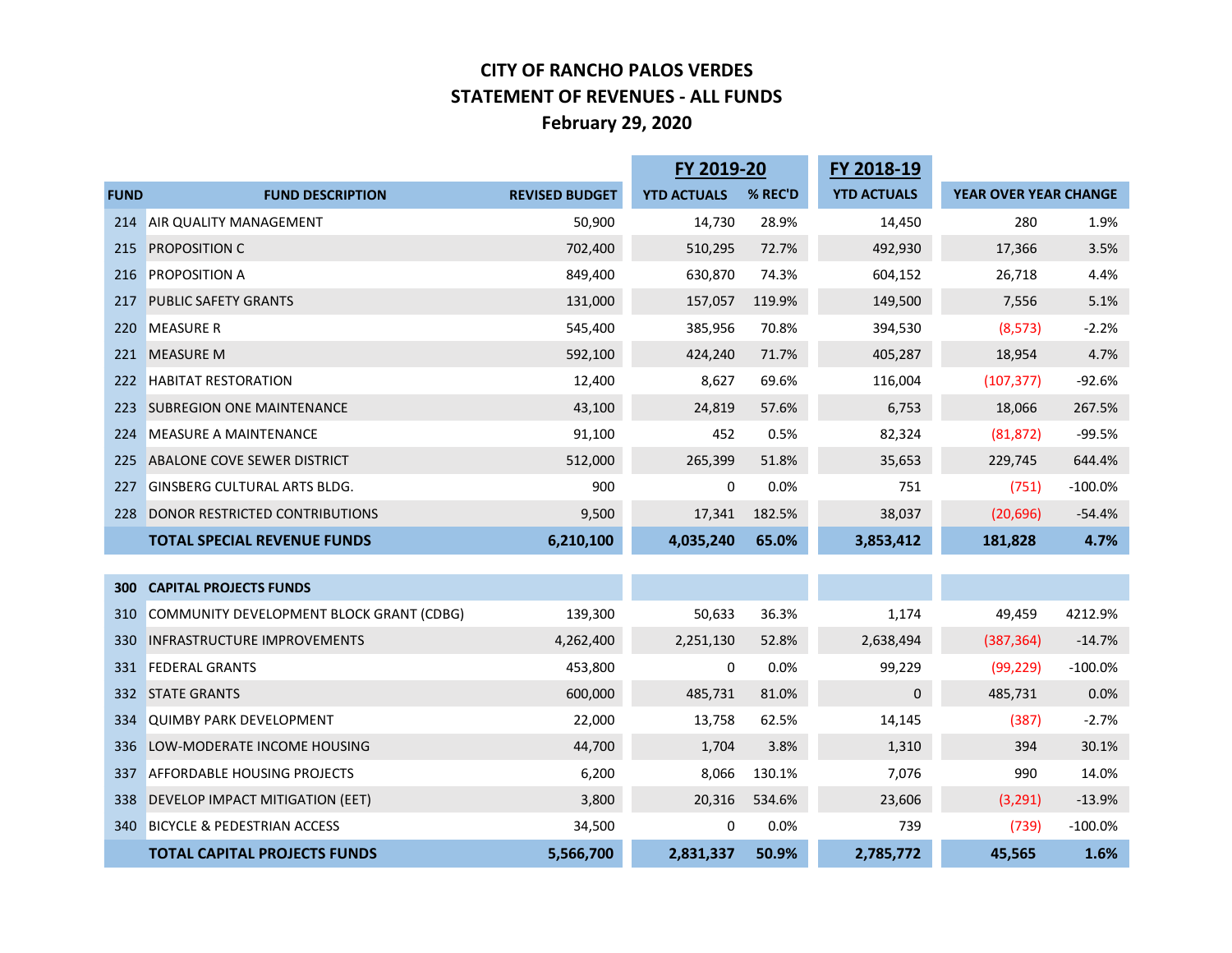#### **CITY OF RANCHO PALOS VERDES STATEMENT OF REVENUES - ALL FUNDS February 29, 2020**

|             |                                             |                       | FY 2019-20         |         | FY 2018-19         |                              |           |
|-------------|---------------------------------------------|-----------------------|--------------------|---------|--------------------|------------------------------|-----------|
| <b>FUND</b> | <b>FUND DESCRIPTION</b>                     | <b>REVISED BUDGET</b> | <b>YTD ACTUALS</b> | % REC'D | <b>YTD ACTUALS</b> | <b>YEAR OVER YEAR CHANGE</b> |           |
| 500         | <b>ENTERPRISE FUNDS</b>                     |                       |                    |         |                    |                              |           |
| 501         | <b>WATER QUALITY FLOOD PROTECTION</b>       | $\Omega$              | $\Omega$           | 0.0%    | 201,699            | (201, 699)                   | $-100.0%$ |
|             | <b>TOTAL ENTERPRISE FUNDS</b>               | $\bf{0}$              | $\bf{0}$           | 0.0%    | 201,699            | (201, 699)                   | $-100.0%$ |
|             |                                             |                       |                    |         |                    |                              |           |
| 600         | <b>INTERNAL SERVICE FUND</b>                |                       |                    |         |                    |                              |           |
| 681         | <b>EQUIPMENT REPLACEMENT</b>                | 111,100               | 68,476             | 61.6%   | 172,479            | (104,003)                    | $-60.3%$  |
| 685         | <b>EMPLOYEE BENEFITS</b>                    | 0                     | $\mathbf{0}$       | 0.0%    | $\mathbf{0}$       | $\mathbf{0}$                 | 0.0%      |
|             | <b>TOTAL INTERNAL SERVICE FUNDS</b>         | 111,100               | 68,476             | 61.6%   | 172,479            | (104,003)                    | $-60.3%$  |
|             |                                             |                       |                    |         |                    |                              |           |
|             | <b>REDEVELOPMENT AGENCY</b>                 |                       |                    |         |                    |                              |           |
| 701         | <b>REDEVELOPMENT OBLIGATION</b>             | $\Omega$              | 3,401              | 0.0%    | 3,549              | (148)                        | $-4.2%$   |
|             | <b>TOTAL REDEVELOPMENT AGENCY</b>           | $\bf{0}$              | 3,401              | 0.0%    | 3,549              | (148)                        | $-4.2%$   |
|             |                                             |                       |                    |         |                    |                              |           |
|             | <b>IMPROVEMENT AUTHORITIES</b>              |                       |                    |         |                    |                              |           |
| 285         | <b>IA - PORTUGUESE BEND MAINTENANCE</b>     | 56,100                | 28,805             | 51.3%   | 11,811             | 16,994                       | 143.9%    |
| 795         | IMPROVEMENT AUTHORITY - ABALONE COVE MAINT. | 53,400                | 40,039             | 75.0%   | 26,068             | 13,971                       | 53.6%     |
|             | <b>TOTAL IMPROVEMENT AUTHORITIES</b>        | 109,500               | 68,844             | 62.9%   | 37,880             | 30,964                       | 81.7%     |
|             |                                             |                       |                    |         |                    |                              |           |
|             | <b>TOTAL REVENUES</b>                       | 43,695,800            | \$25,099,320       | 57.4%   | \$24,785,742       | \$<br>313,579                | 1.3%      |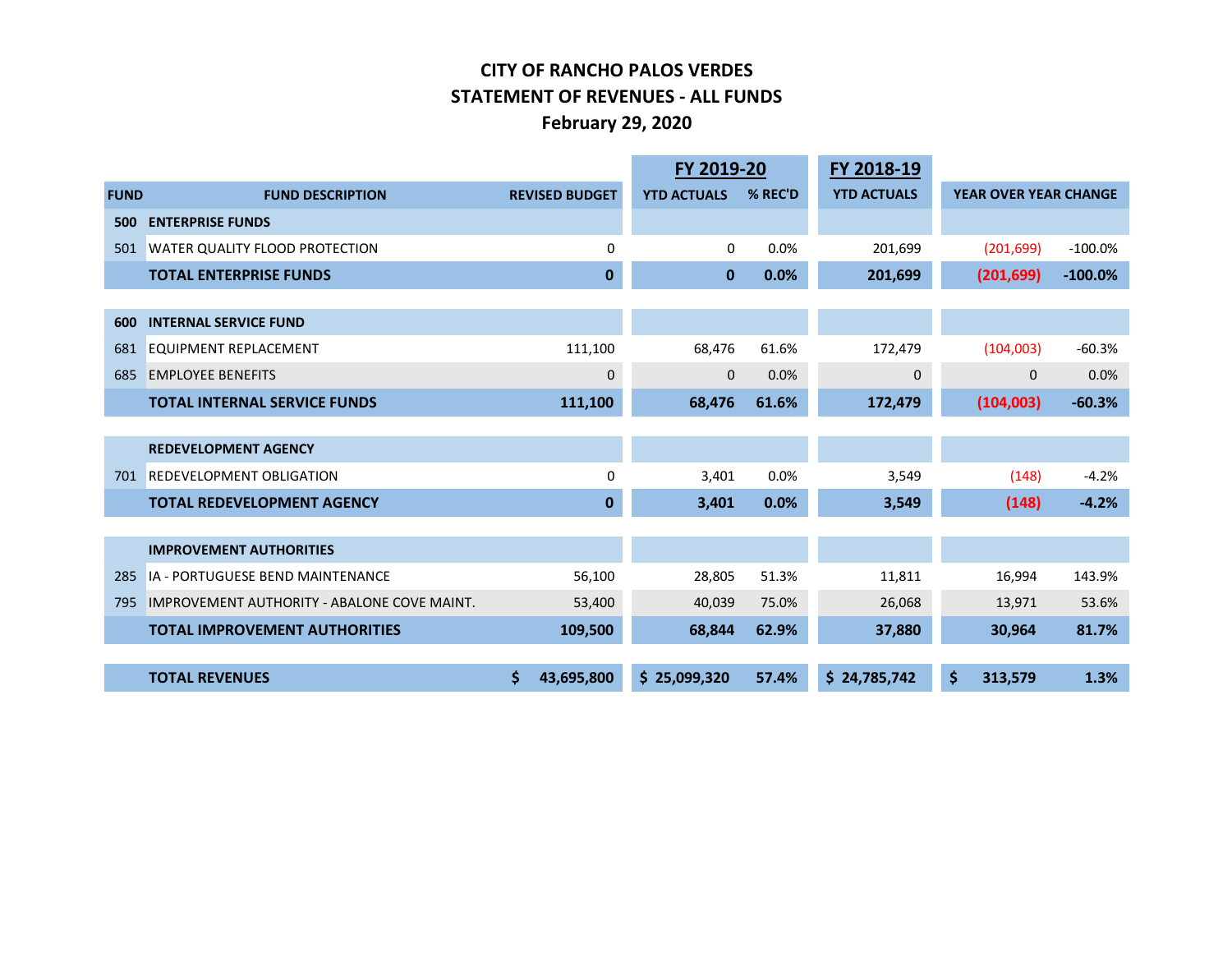|             |               |                   |                                         |                |                             |                 |                           |      | <b>AVAILABLE</b> |          |
|-------------|---------------|-------------------|-----------------------------------------|----------------|-----------------------------|-----------------|---------------------------|------|------------------|----------|
| <b>FUND</b> | <b>OBJECT</b> | <b>ACCOUNT</b>    | <b>ACCOUNT DESCRIPTION</b>              | <b>TYPE</b>    | REVISED BUDGET YTD EXPENDED |                 | MTD EXPENDED ENCUMBRANCES |      | <b>BUDGET</b>    | % USED   |
| 101         | 3101          | 101-300-0000-3101 | <b>GOLF TAXES</b>                       | $\mathsf{R}$   | $-395,300$                  | $-261,135.12$   | $-39,864.41$              | 0.00 | $-134,165$       | 66.10    |
| 101         | 3102          | 101-300-0000-3102 | <b>PROPERTY TAXES - SECURED</b>         | ${\sf R}$      | $-8,338,300$                | -4,870,053.06   | $-447,424.12$             | 0.00 | $-3,468,247$     | 58.40    |
| 101         | 3107          | 101-300-0000-3107 | <b>PROPERTY TAXES - IN LIEU OF</b>      | $\mathsf{R}$   | $-5,106,900$                | $-2,592,299.26$ | $-33,684.26$              | 0.00 | $-2,514,601$     | 50.80    |
| 101         | 3108          | 101-300-0000-3108 | PROPERTY TAXES - RPTTF RDA              | $\mathsf R$    | $-50,300$                   | $-55,594.36$    | 0.00                      | 0.00 | 5,294            | 110.50   |
| 101         | 3110          | 101-300-0000-3110 | PROPERTY TRANSFER TAXES                 | ${\sf R}$      | $-480,000$                  | $-248,260.48$   | $-26,826.53$              | 0.00 | $-231,740$       | 51.70    |
| 101         | 3111          | 101-300-0000-3111 | <b>FRANCHISE TAXES</b>                  | $\mathsf{R}$   | $-2,044,400$                | $-715,884.46$   | $-182,612.99$             | 0.00 | $-1,328,516$     | 35.00    |
| 101         | 3112          | 101-300-0000-3112 | <b>SALES TAXES</b>                      | $\mathsf R$    | $-2,448,700$                | $-1,309,786.11$ | $-292,517.60$             | 0.00 | $-1,138,914$     | 53.50    |
| 101         | 3113          | 101-300-0000-3113 | <b>SALES TAXES PSAF</b>                 | $\mathsf{R}$   | $-80,300$                   | $-43,099.12$    | $-7,024.15$               | 0.00 | $-37,201$        | 53.70    |
| 101         | 3114          | 101-300-0000-3114 | UTILITY USERS TAXES - ELEC.             | $\overline{R}$ | $-982,200$                  | $-538,149.34$   | $-82,051.95$              | 0.00 | $-444,051$       | 54.80    |
| 101         | 3115          | 101-300-0000-3115 | UTILITY USERS TAXES - WATER             | $\mathsf{R}$   | $-747,500$                  | $-428,218.90$   | $-42,476.00$              | 0.00 | $-319,281$       | 57.30    |
| 101         | 3116          | 101-300-0000-3116 | UTILITY USERS TAXES - GAS               | $\mathsf{R}$   | $-212,600$                  | $-171,420.82$   | $-50,632.91$              | 0.00 | $-41,179$        | 80.60    |
| 101         | 3120          | 101-300-0000-3120 | TRANSIENT OCC. TAXES - MISC             | $\mathsf{R}$   | $-210,100$                  | $-126,121.81$   | $-11,442.47$              | 0.00 | $-83,978$        | 60.00    |
| 101         | 3121          | 101-300-0000-3121 | TRANSIENT OCC. TAXES-TERRANEA           | $\mathsf{R}$   | $-5,331,200$                | $-3,255,561.81$ | -393,537.58               | 0.00 | $-2,075,638$     | 61.10    |
| 101         | 3202          | 101-300-0000-3202 | <b>BUILDING &amp; SAFETY PERMITS</b>    | $\mathsf{R}$   | $-1,200,000$                | -739,346.56     | $-95,738.68$              | 0.00 | $-460,653$       | 61.60    |
| 101         | 3203          | 101-300-0000-3203 | PLAN CHECK PERMITS                      | $\mathsf{R}$   | $-370,000$                  | $-246,786.35$   | $-28,531.91$              | 0.00 | $-123,214$       | 66.70    |
| 101         | 3205          | 101-300-0000-3205 | <b>FILM PERMITS</b>                     | $\overline{R}$ | $-2,200$                    | $-20,080.50$    | $-147.00$                 | 0.00 | 17,881           | 912.80   |
| 101         | 3206          | 101-300-0000-3206 | <b>ANIMAL LICENSES</b>                  | $\overline{R}$ | $-30,000$                   | $-12,719.00$    | $-1,235.00$               | 0.00 | $-17,281$        | 42.40    |
| 101         | 3207          | 101-300-0000-3207 | <b>BUILDING &amp; SAFETY SMIP</b>       | $\overline{R}$ | $-1,100$                    | $-1,345.75$     | $-690.71$                 | 0.00 | 246              | 122.30   |
| 101         | 3208          | 101-300-0000-3208 | <b>BUILDING &amp; SAFETY ADMIN FEES</b> | $\mathsf{R}$   | $-1,500$                    | $-657.05$       | $-264.00$                 | 0.00 | $-843$           | 43.80    |
| 101         | 3209          | 101-300-0000-3209 | <b>GEOLOGY PERMITS</b>                  | $\mathsf{R}$   | $-120,000$                  | $-85,889.00$    | $-6,209.00$               | 0.00 | $-34,111$        | 71.60    |
| 101         | 3210          | 101-300-0000-3210 | <b>BUSINESS LICENSE TAXES</b>           | ${\sf R}$      | $-904,100$                  | $-826,669.70$   | -238,913.86               | 0.00 | $-77,430$        | 91.40    |
| 101         | 3212          | 101-300-0000-3212 | <b>BUSINESS LICENSE PENALTY</b>         | $\mathsf{R}$   | $\mathbf 0$                 | $-17,785.98$    | $-1,397.19$               | 0.00 | 17,786           | 100.00   |
| 101         | 3213          | 101-300-0000-3213 | PARKING PERMITS-OVERSIZED VEH.          | $\mathsf{R}$   | $-500$                      | $-380.00$       | $-30.00$                  | 0.00 | $-120$           | 76.00    |
| 101         | 3214          | 101-300-0000-3214 | PARKING PERMIT DECALS                   | $\overline{R}$ | $-900$                      | $-486.50$       | $-94.50$                  | 0.00 | $-414$           | 54.10    |
| 101         | 3215          | 101-300-0000-3215 | PLANNING & ZONING PERMITS               | $\mathsf{R}$   | $-370,000$                  | $-263,660.54$   | $-20,939.06$              | 0.00 | $-106,339$       | 71.30    |
| 101         | 3217          | 101-300-0000-3217 | <b>VIEW RESTRORATION PERMITS</b>        | $\mathsf R$    | $\pmb{0}$                   | $-5,106.00$     | 0.00                      | 0.00 | 5,106            | 100.00   |
| 101         | 3218          | 101-300-0000-3218 | PLANNING MISC. PERMITS                  | $\mathsf{R}$   | $-3,000$                    | $-5,832.00$     | $-700.00$                 | 0.00 | 2,832            | 194.40   |
| 101         | 3219          | 101-300-0000-3219 | <b>ROW - MISC PERMITS</b>               | ${\sf R}$      | $-65,000$                   | $-69,164.69$    | $-2,941.19$               | 0.00 | 4,165            | 106.40   |
| 101         | 3220          | 101-300-0000-3220 | <b>ROW - DUMPSTER PERMITS</b>           | $\mathsf{R}$   | $-3,600$                    | $-2,548.00$     | $-294.00$                 | 0.00 | $-1,052$         | 70.80    |
| 101         | 3501          | 101-300-0000-3501 | <b>TOW FEES</b>                         | $\mathsf R$    | $-8,000$                    | $-4,980.00$     | $-1,577.00$               | 0.00 | $-3,020$         | 62.30    |
| 101         | 3502          | 101-300-0000-3502 | <b>FALSE ALARM</b>                      | $\mathsf{R}$   | $-1,000$                    | 450.00          | 0.00                      | 0.00 | $-1,450$         | $-45.00$ |
| 101         | 3503          | 101-300-0000-3503 | <b>TRAFFIC TICKETS</b>                  | $\overline{R}$ | $-88,000$                   | $-33,030.21$    | $-5,218.18$               | 0.00 | $-54,970$        | 37.50    |
| 101         | 3601          | 101-300-0000-3601 | <b>INTEREST EARNINGS</b>                | $\mathsf{R}$   | $-383,600$                  | $-262,469.17$   | $-38,552.93$              | 0.00 | $-121,131$       | 68.40    |
| 101         | 3602          | 101-300-0000-3602 | RENTAL/LEASES                           | $\mathsf{R}$   | $-182,900$                  | $-127,847.44$   | $-4,056.21$               | 0.00 | $-55,053$        | 69.90    |
| 101         | 3801          | 101-300-0000-3801 | ADMINISTRATIVE OVERHEAD                 | $\mathsf R$    | $-139,700$                  | $-54,656.72$    | 0.00                      | 0.00 | $-85,043$        | 39.10    |
| 101         | 3902          | 101-300-0000-3902 | <b>CASP FEES</b>                        | ${\sf R}$      | -500                        | $-1,944.00$     | 0.00                      | 0.00 | 1,444            | 388.80   |
| 101         | 3904          | 101-300-0000-3904 | RDA LOAN REPAYMENT                      | $\mathsf R$    | $-175,000$                  | 0.00            | 0.00                      | 0.00 | $-175,000$       | 0.00     |
| 101         | 3906          | 101-300-0000-3906 | SALES OF SIGNS/SERVICES                 | $\mathsf{R}$   | $-600$                      | 0.00            | 0.00                      | 0.00 | $-600$           | 0.00     |
| 101         | 3999          | 101-300-0000-3999 | MISCELLANEOUS REVENUE                   | $\overline{R}$ | $-289,000$                  | $-76,820.19$    | $-16,231.55$              | 0.00 | $-212,180$       | 26.60    |
| 101         | 9217          | 101-300-0000-9217 | <b>TRANSFER - PUBLIC SAFETY</b>         | $\mathsf{R}$   | $-175,000$                  | $-87,500.00$    | 0.00                      | 0.00 | $-87,500$        | 50.00    |
| 101         | 9224          | 101-300-0000-9224 | TRANSFER - MEASURE A MAINT              | $\mathsf{R}$   | $-100,000$                  | $-50,000.00$    | 0.00                      | 0.00 | $-50,000$        | 50.00    |
| 101         | 3999          | 101-300-1430-3999 | MISCELLANEOUS REVENUE                   | $\mathsf{R}$   | $-400$                      | $-1,320.00$     | $-40.00$                  | 0.00 | 920              | 330.00   |
| 101         | 3412          | 101-300-5120-3412 | PROGRAM/EVENT FEES                      | $\mathsf{R}$   | $\pmb{0}$                   | $-5,623.00$     | $-445.00$                 | 0.00 | 5,623            | 100.00   |
| 101         | 3602          | 101-300-5120-3602 | RENTAL/LEASES                           | $\mathsf{R}$   | $\mathbf 0$                 | $-4,204.00$     | $-219.00$                 | 0.00 | 4,204            | 100.00   |
| 101         | 3602          | 101-300-5130-3602 | RENTAL/LEASES                           | $\mathsf{R}$   | $-40,000$                   | $-27,449.13$    | $-6,572.13$               | 0.00 | $-12,551$        | 68.60    |
| 101         | 3602          | 101-300-5140-3602 | RENTAL/LEASES                           | $\mathsf{R}$   | $-7,000$                    | $-10,637.75$    | $-5,335.75$               | 0.00 | 3,638            | 152.00   |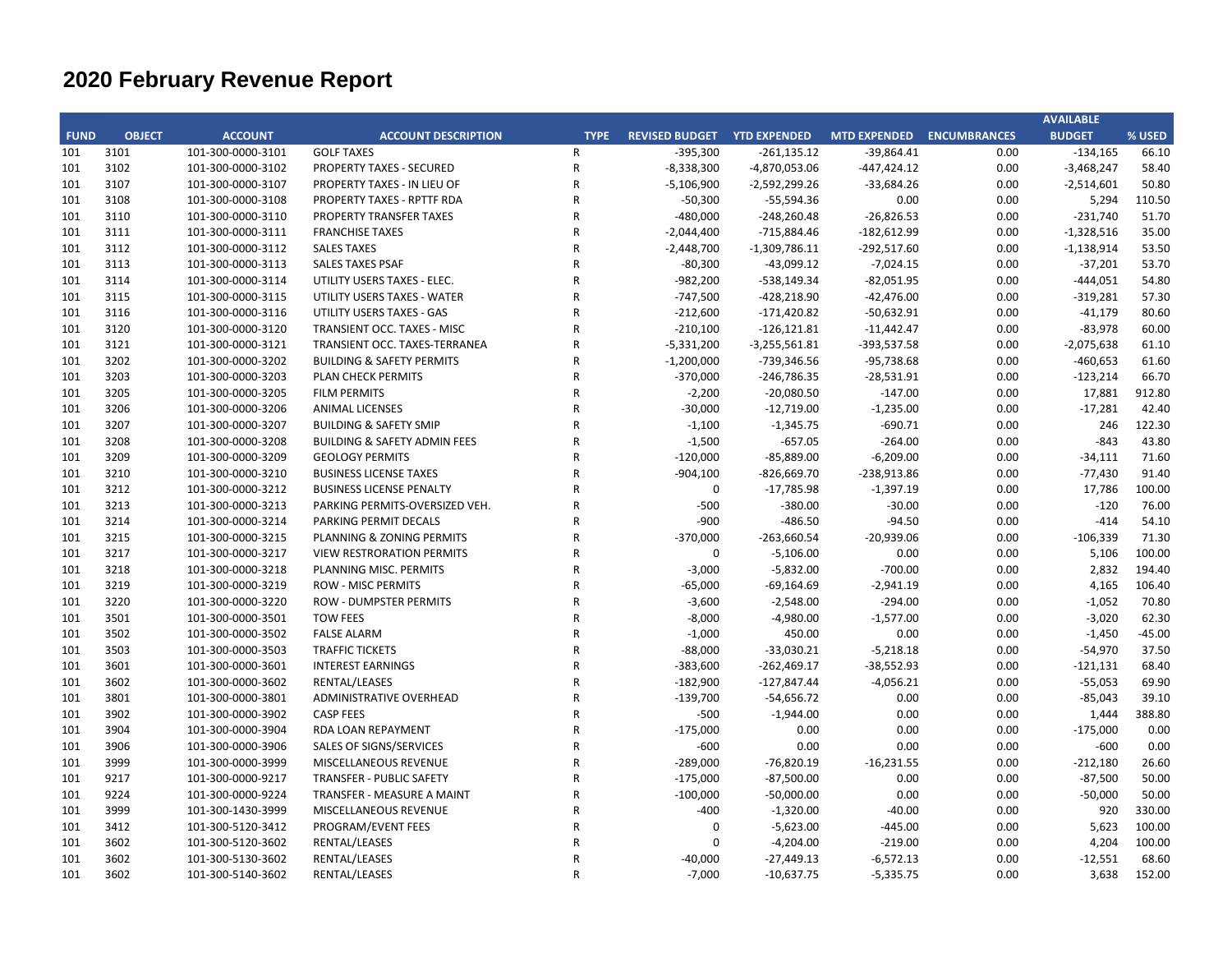|             |               |                   |                                   |                |                             |                |                           |      | <b>AVAILABLE</b> |        |
|-------------|---------------|-------------------|-----------------------------------|----------------|-----------------------------|----------------|---------------------------|------|------------------|--------|
| <b>FUND</b> | <b>OBJECT</b> | <b>ACCOUNT</b>    | <b>ACCOUNT DESCRIPTION</b>        | <b>TYPE</b>    | REVISED BUDGET YTD EXPENDED |                | MTD EXPENDED ENCUMBRANCES |      | <b>BUDGET</b>    | % USED |
| 101         | 3602          | 101-300-5150-3602 | RENTAL/LEASES                     | $\mathsf{R}$   | $-20,000$                   | $-2,551.00$    | $-759.00$                 | 0.00 | $-17,449$        | 12.80  |
| 101         | 3411          | 101-300-5160-3411 | PARKING LOT FEES                  | ${\sf R}$      | $-230,000$                  | $-148,048.80$  | $-21,396.00$              | 0.00 | $-81,951$        | 64.40  |
| 101         | 3412          | 101-300-5170-3412 | PROGRAM/EVENT FEES                | $\mathsf{R}$   | $-8,000$                    | 0.00           | 0.00                      | 0.00 | $-8,000$         | 0.00   |
| 101         | 3901          | 101-300-5170-3901 | <b>DONATIONS</b>                  | $\mathsf{R}$   | $-16,000$                   | $-100.00$      | 0.00                      | 0.00 | $-15,900$        | 0.60   |
| 101         | 3602          | 101-300-5180-3602 | RENTAL/LEASES                     | $\overline{R}$ | $-205,000$                  | $-124,808.00$  | $-22,858.00$              | 0.00 | $-80,192$        | 60.90  |
| 101         | 3701          | 101-300-5180-3701 | PVIC SALES TAXABLE                | $\mathsf{R}$   | $-120,000$                  | $-87,807.31$   | $-12,765.04$              | 0.00 | $-32,193$        | 73.20  |
| 101         | 3901          | 101-300-5180-3901 | <b>DONATIONS</b>                  | $\mathsf{R}$   | $\mathbf 0$                 | $-8,128.75$    | $-1,257.50$               | 0.00 | 8,129            | 100.00 |
| 101         | 3412          | 101-300-5190-3412 | PROGRAM/EVENT FEES                | $\overline{R}$ | $-6,000$                    | $-2,772.00$    | 0.00                      | 0.00 | $-3,228$         | 46.20  |
| 101         | 3901          | 101-300-5190-3901 | <b>DONATIONS</b>                  | $\overline{R}$ | $-3,000$                    | $-942.00$      | 0.00                      | 0.00 | $-2,058$         | 31.40  |
| 101         | 3504          | 101-300-4140-3504 | <b>CODE ENFORCEMENT CITATIONS</b> | $\overline{R}$ | $\Omega$                    | $-15,037.88$   | $-850.00$                 | 0.00 | 15,038           | 100.00 |
| 101         | 3412          | 101-300-5131-3412 | PROGRAM/EVENT FEES                | $\mathsf{R}$   | $\Omega$                    | $-39,752.00$   | $-10,689.00$              | 0.00 | 39,752           | 100.00 |
| 202         | 3304          | 202-300-0000-3304 | STATE GRANTS - SECTION 2103       | $\overline{R}$ | $-364,400$                  | $-204,554.03$  | 0.00                      | 0.00 | $-159,846$       | 56.10  |
| 202         | 3305          | 202-300-0000-3305 | STATE GRANTS - SECTION 2105       | $\mathsf{R}$   | $-237,700$                  | $-137,595.25$  | 0.00                      | 0.00 | $-100,105$       | 57.90  |
| 202         | 3306          | 202-300-0000-3306 | STATE GRANTS - SECTION 2106       | $\mathsf{R}$   | $-145,100$                  | $-82,129.93$   | 0.00                      | 0.00 | $-62,970$        | 56.60  |
| 202         | 3307          | 202-300-0000-3307 | STATE GRANTS - SECTION 2107       | $\mathsf{R}$   | $-312,100$                  | $-170,713.29$  | 0.00                      | 0.00 | $-141,387$       | 54.70  |
| 202         | 3308          | 202-300-0000-3308 | STATE GRANTS - SECTION 2107.5     | $\mathsf{R}$   | $-6,000$                    | $-6,000.00$    | 0.00                      | 0.00 | 0                | 100.00 |
| 202         | 3309          | 202-300-0000-3309 | STATE GAS TAX - SB1               | $\overline{R}$ | $-707,100$                  | $-402,214.11$  | $-66,575.55$              | 0.00 | $-304,886$       | 56.90  |
| 202         | 3601          | 202-300-0000-3601 | <b>INTEREST EARNINGS</b>          | $\mathsf{R}$   | $-6,800$                    | $-9,804.62$    | 0.00                      | 0.00 | 3,005            | 144.20 |
| 202         | 3999          | 202-300-0000-3999 | MISCELLANEOUS REVENUE             | $\overline{R}$ | $-48,200$                   | $-49,278.78$   | 0.00                      | 0.00 | 1,079            | 102.20 |
| 203         | 3601          | 203-300-0000-3601 | <b>INTEREST EARNINGS</b>          | $\overline{R}$ | $-300$                      | $-272.27$      | 0.00                      | 0.00 | $-28$            | 90.80  |
| 209         | 3102          | 209-300-0000-3102 | PROPERTY TAXES - SECURED          | $\overline{R}$ | $-2,300$                    | $-1,636.69$    | $-150.93$                 | 0.00 | $-663$           | 71.20  |
| 209         | 3601          | 209-300-0000-3601 | <b>INTEREST EARNINGS</b>          | $\mathsf{R}$   | $-200$                      | $-316.69$      | 0.00                      | 0.00 | 117              | 158.30 |
| 211         | 3102          | 211-300-0000-3102 | <b>PROPERTY TAXES - SECURED</b>   | $\mathsf{R}$   | $-606,800$                  | $-412,031.29$  | $-37,958.14$              | 0.00 | $-194,769$       | 67.90  |
| 211         | 3601          | 211-300-0000-3601 | <b>INTEREST EARNINGS</b>          | $\overline{R}$ | $-21,200$                   | $-13,866.84$   | 0.00                      | 0.00 | $-7,333$         | 65.40  |
| 213         | 3302          | 213-300-0000-3302 | <b>STATE GRANTS</b>               | $\mathsf{R}$   | $-22,100$                   | 0.00           | 0.00                      | 0.00 | $-22,100$        | 0.00   |
| 213         | 3406          | 213-300-0000-3406 | <b>WASTE REDUCTION FEES</b>       | $\overline{R}$ | $-185,000$                  | $-100,887.51$  | $-9,308.79$               | 0.00 | $-84,112$        | 54.50  |
| 213         | 3601          | 213-300-0000-3601 | <b>INTEREST EARNINGS</b>          | $\mathsf{R}$   | $-4,600$                    | $-4,152.00$    | 0.00                      | 0.00 | $-448$           | 90.30  |
| 214         | 3303          | 214-300-0000-3303 | <b>LOCAL GRANTS</b>               | $\overline{R}$ | $-50,000$                   | $-13,804.49$   | 0.00                      | 0.00 | $-36,196$        | 27.60  |
| 214         | 3601          | 214-300-0000-3601 | <b>INTEREST EARNINGS</b>          | $\mathsf{R}$   | $-900$                      | $-925.77$      | 0.00                      | 0.00 | 26               | 102.90 |
| 215         | 3303          | 215-300-0000-3303 | <b>LOCAL GRANTS</b>               | $\mathsf{R}$   | $-696,200$                  | $-502,838.48$  | $-82,024.37$              | 0.00 | $-193,362$       | 72.20  |
| 215         | 3601          | 215-300-0000-3601 | <b>INTEREST EARNINGS</b>          | $\mathsf{R}$   | $-6,200$                    | $-7,456.92$    | 0.00                      | 0.00 | 1,257            | 120.30 |
| 216         | 3303          | 216-300-0000-3303 | <b>LOCAL GRANTS</b>               | $\overline{R}$ | $-839,400$                  | $-606, 197.24$ | -98,887.70                | 0.00 | $-233,203$       | 72.20  |
| 216         | 3601          | 216-300-0000-3601 | <b>INTEREST EARNINGS</b>          | $\overline{R}$ | $-10,000$                   | $-24,672.75$   | 0.00                      | 0.00 | 14,673           | 246.70 |
| 217         | 3302          | 217-300-0000-3302 | <b>STATE GRANTS</b>               | $\mathsf{R}$   | $-130,000$                  | $-155,947.62$  | $-3,833.46$               | 0.00 | 25,948           | 120.00 |
| 217         | 3601          | 217-300-0000-3601 | <b>INTEREST EARNINGS</b>          | $\overline{R}$ | $-1,000$                    | $-1,109.10$    | 0.00                      | 0.00 | 109              | 110.90 |
| 220         | 3303          | 220-300-0000-3303 | <b>LOCAL GRANTS</b>               | $\overline{R}$ | $-522,200$                  | $-376,784.81$  | $-61,444.52$              | 0.00 | $-145,415$       | 72.20  |
| 220         | 3601          | 220-300-0000-3601 | <b>INTEREST EARNINGS</b>          | $\mathsf{R}$   | $-23,200$                   | $-9,171.46$    | 0.00                      | 0.00 | $-14,029$        | 39.50  |
| 221         | 3303          | 221-300-0000-3303 | <b>LOCAL GRANTS</b>               | $\mathsf{R}$   | $-591,800$                  | $-423,400.68$  | $-69,546.75$              | 0.00 | $-168,399$       | 71.50  |
| 221         | 3601          | 221-300-0000-3601 | <b>INTEREST EARNINGS</b>          | $\mathsf{R}$   | $-300$                      | $-839.66$      | 0.00                      | 0.00 | 540              | 279.90 |
| 222         | 3601          | 222-300-0000-3601 | <b>INTEREST EARNINGS</b>          | $\overline{R}$ | $-12,400$                   | $-8,627.02$    | 0.00                      | 0.00 | $-3,773$         | 69.60  |
| 223         | 3601          | 223-300-0000-3601 | <b>INTEREST EARNINGS</b>          | $\overline{R}$ | $-8,100$                    | $-7,319.12$    | 0.00                      | 0.00 | $-781$           | 90.40  |
| 223         | 9101          | 223-300-0000-9101 | TRANSFER - GENERAL FUND           | $\overline{R}$ | $-35,000$                   | $-17,500.00$   | 0.00                      | 0.00 | $-17,500$        | 50.00  |
| 224         | 3303          | 224-300-0000-3303 | <b>LOCAL GRANTS</b>               | $\overline{R}$ | $-90,000$                   | 0.00           | 0.00                      | 0.00 | $-90,000$        | 0.00   |
| 224         | 3601          | 224-300-0000-3601 | <b>INTEREST EARNINGS</b>          | R              | $-1,100$                    | $-452.04$      | 0.00                      | 0.00 | $-648$           | 41.10  |
| 225         | 3102          | 225-300-0000-3102 | <b>PROPERTY TAXES - SECURED</b>   | $\overline{R}$ | $-55,100$                   | $-33,900.62$   | $-7,866.76$               | 0.00 | $-21,199$        | 61.50  |
| 225         | 3601          | 225-300-0000-3601 | <b>INTEREST EARNINGS</b>          | $\mathsf{R}$   | $-1,900$                    | $-3,998.25$    | 0.00                      | 0.00 | 2,098            | 210.40 |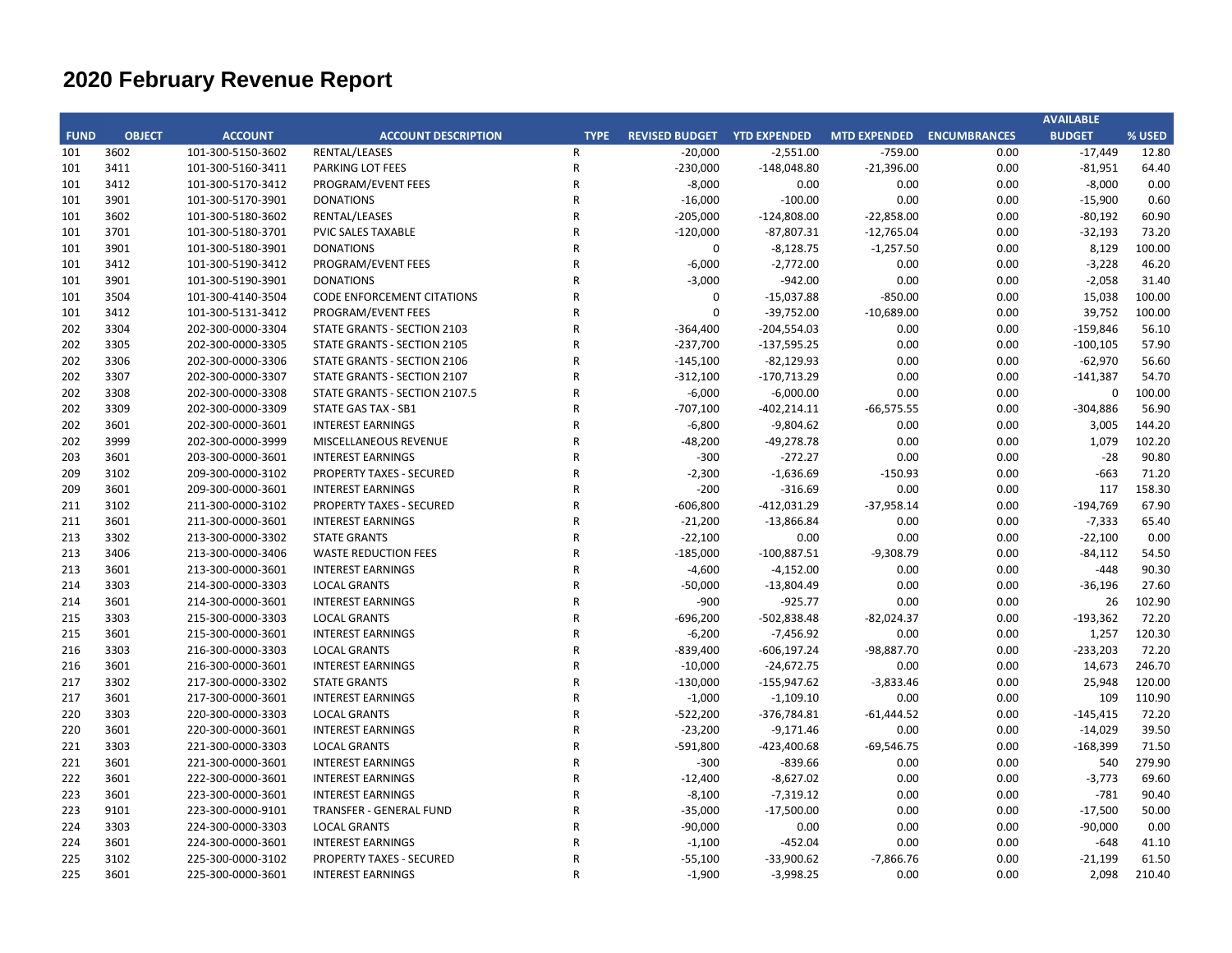|             |               |                   |                                      |              |                       |                     |                     |                     | <b>AVAILABLE</b> |        |
|-------------|---------------|-------------------|--------------------------------------|--------------|-----------------------|---------------------|---------------------|---------------------|------------------|--------|
| <b>FUND</b> | <b>OBJECT</b> | <b>ACCOUNT</b>    | <b>ACCOUNT DESCRIPTION</b>           | <b>TYPE</b>  | <b>REVISED BUDGET</b> | <b>YTD EXPENDED</b> | <b>MTD EXPENDED</b> | <b>ENCUMBRANCES</b> | <b>BUDGET</b>    | % USED |
| 225         | 9330          | 225-300-0000-9330 | <b>TRANSFER - INFRASTRUCTURE</b>     | R            | $-455,000$            | $-227,500.00$       | 0.00                | 0.00                | $-227,500$       | 50.00  |
| 227         | 3601          | 227-300-0000-3601 | <b>INTEREST EARNINGS</b>             | R            | $-900$                | 0.00                | 0.00                | 0.00                | $-900$           | 0.00   |
| 228         | 3601          | 228-300-0000-3601 | <b>INTEREST EARNINGS</b>             | $\mathsf{R}$ | $-9,500$              | $-7,441.11$         | 0.00                | 0.00                | $-2,059$         | 78.30  |
| 228         | 3901          | 228-300-0000-3901 | <b>DONATIONS</b>                     | R            | 0                     | $-9,900.00$         | $-1,700.00$         | 0.00                | 9,900            | 100.00 |
| 285         | 3601          | 285-300-0000-3601 | <b>INTEREST EARNINGS</b>             | R            | $-1,100$              | $-1,305.00$         | 0.00                | 0.00                | 205              | 118.60 |
| 285         | 9101          | 285-300-0000-9101 | <b>TRANSFER - GENERAL FUND</b>       |              | $-55,000$             | $-27,500.00$        | 0.00                | 0.00                | $-27,500$        | 50.00  |
| 310         | 3301          | 310-300-0000-3301 | <b>FEDERAL GRANTS</b>                | R            | $-139,300$            | $-50,633.47$        | $-20,598.47$        | 0.00                | $-88,667$        | 36.30  |
| 330         | 3601          | 330-300-0000-3601 | <b>INTEREST EARNINGS</b>             | R            | $-285,500$            | $-262,679.82$       | 0.00                | 0.00                | $-22,820$        | 92.00  |
| 330         | 9101          | 330-300-0000-9101 | <b>TRANSFER - GENERAL FUND</b>       | R            | $-3,976,900$          | $-1,988,450.00$     | 0.00                | 0.00                | $-1,988,450$     | 50.00  |
| 331         | 3301          | 331-300-0000-3301 | <b>FEDERAL GRANTS</b>                | R            | $-452,800$            | 0.00                | 0.00                | 0.00                | $-452,800$       | 0.00   |
| 331         | 3601          | 331-300-0000-3601 | <b>INTEREST EARNINGS</b>             | R            | $-1,000$              | 0.00                | 0.00                | 0.00                | $-1,000$         | 0.00   |
| 332         | 3302          | 332-300-0000-3302 | <b>STATE GRANTS</b>                  | R            | $-600,000$            | $-450,161.65$       | 0.00                | 0.00                | $-149,838$       | 75.00  |
| 332         | 3302          | 332-300-8830-3302 | <b>STATE GRANTS</b>                  | R            | 0                     | $-35,569.50$        | $-35,569.50$        | 0.00                | 35,570           | 100.00 |
| 334         | 3601          | 334-300-0000-3601 | <b>INTEREST EARNINGS</b>             | R            | $-22,000$             | $-13,757.83$        | 0.00                | 0.00                | $-8,242$         | 62.50  |
| 336         | 3601          | 336-300-0000-3601 | <b>INTEREST EARNINGS</b>             | R            | $-1,500$              | $-1,703.67$         | 0.00                | 0.00                | 204              | 113.60 |
| 336         | 3904          | 336-300-0000-3904 | RDA LOAN REPAYMENT                   | R            | $-43,200$             | 0.00                | 0.00                | 0.00                | $-43,200$        | 0.00   |
| 337         | 3601          | 337-300-0000-3601 | <b>INTEREST EARNINGS</b>             | R            | $-6,200$              | $-8,065.70$         | 0.00                | 0.00                | 1,866            | 130.10 |
| 338         | 3601          | 338-300-0000-3601 | <b>INTEREST EARNINGS</b>             | R            | $-3,800$              | $-4,707.55$         | 0.00                | 0.00                | 908              | 123.90 |
| 338         | 3907          | 338-300-0000-3907 | <b>DEVELOPER FEES</b>                | R            | 0                     | $-15,608.00$        | $-7,804.00$         | 0.00                | 15,608           | 100.00 |
| 340         | 3303          | 340-300-0000-3303 | <b>LOCAL GRANTS</b>                  | R            | $-34,500$             | 0.00                | 0.00                | 0.00                | $-34,500$        | 0.00   |
| 501         | 3601          | 501-300-0000-3601 | <b>INTEREST EARNINGS</b>             | R            | $\mathbf 0$           | 0.00                | 1,321.45            | 0.00                | $\Omega$         | 0.00   |
| 681         | 3601          | 681-300-0000-3601 | <b>INTEREST EARNINGS</b>             | R            | $-26,300$             | $-25,725.80$        | 0.00                | 0.00                | $-574$           | 97.80  |
| 681         | 3803          | 681-300-0000-3803 | <b>EQUIPMENT REPLACEMENT CHARGES</b> | R            | $-84,800$             | $-42,300.00$        | 0.00                | 0.00                | $-42,500$        | 49.90  |
| 681         | 3999          | 681-300-0000-3999 | MISCELLANEOUS REVENUE                | R            | 0                     | $-450.00$           | 0.00                | 0.00                | 450              | 100.00 |
| 701         | 3601          | 701-300-0000-3601 | <b>INTEREST EARNINGS</b>             | R            | 0                     | $-1,853.04$         | 0.00                | 0.00                | 1,853            | 100.00 |
| 701         | 3999          | 701-300-0000-3999 | MISCELLANEOUS REVENUE                | R            | $\mathbf 0$           | $-1,548.36$         | 0.00                | 0.00                | 1,548            | 100.00 |
| 795         | 3601          | 795-300-0000-3601 | <b>INTEREST EARNINGS</b>             | R            | $-3,400$              | $-15,038.98$        | 0.00                | 0.00                | 11,639           | 442.30 |
| 795         | 9101          | 795-300-0000-9101 | <b>TRANSFER - GENERAL FUND</b>       | R            | $-50,000$             | $-25,000.00$        | 0.00                | 0.00                | $-25,000$        | 50.00  |
|             |               |                   | Revenue Total                        |              | $-43,695,800$         | -25,099,320.43      | $-2,658,990.85$     | 0.00                | $-18,596,480$    | 57.40  |
|             |               |                   | <b>Expense Total</b>                 |              | $\mathbf 0$           | 0.00                | 0.00                | 0.00                | $\mathbf 0$      | 0.00   |
|             |               |                   | <b>Grand Total</b>                   |              | $-43,695,800$         | -25,099,320.43      | $-2,658,990.85$     | 0.00                | $-18,596,480$    | 57.40  |
|             |               |                   |                                      |              |                       |                     |                     |                     |                  |        |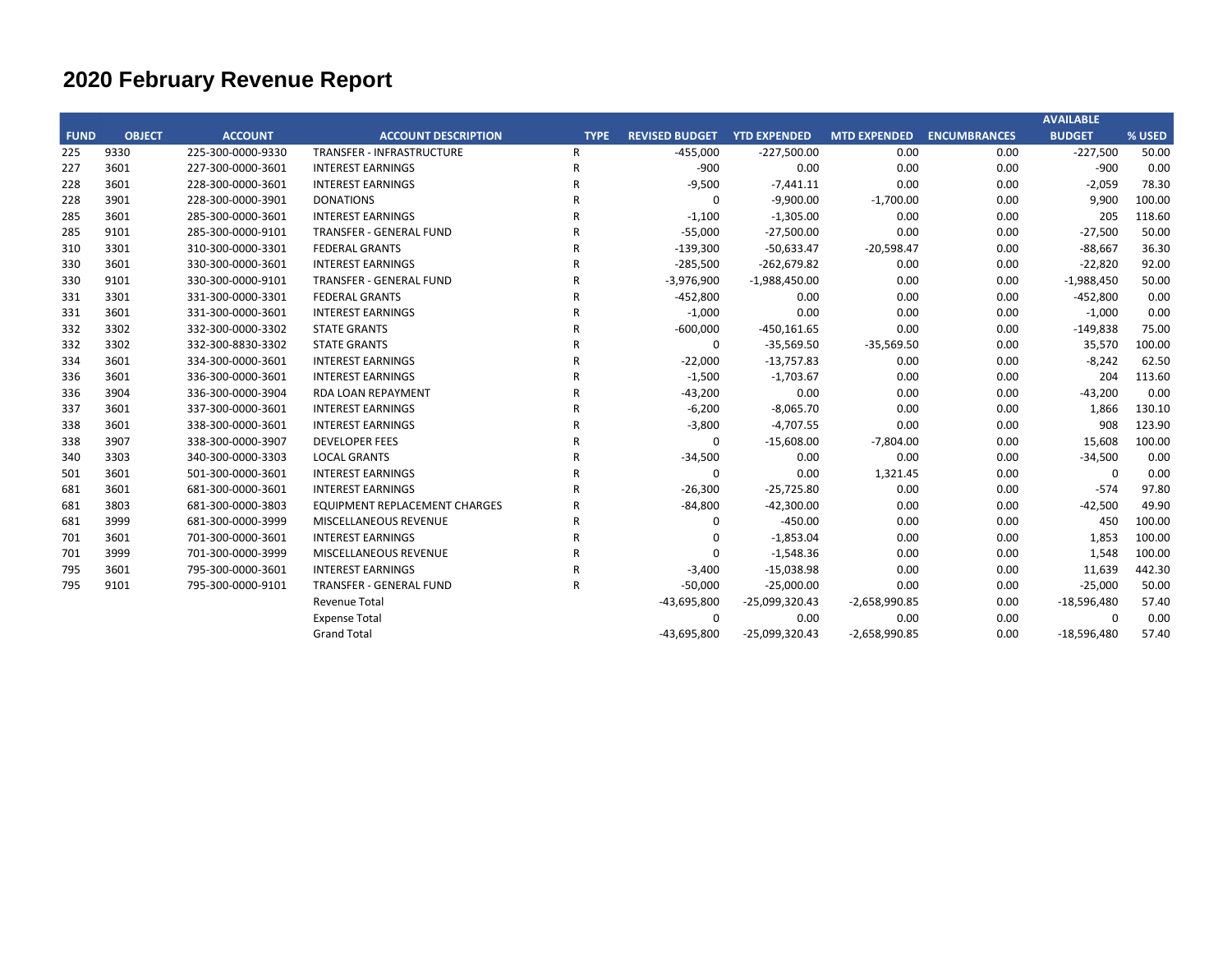|             |               |                   |                                         |              |                                                                |                 |                |      | <b>AVAILABLE</b> |          |
|-------------|---------------|-------------------|-----------------------------------------|--------------|----------------------------------------------------------------|-----------------|----------------|------|------------------|----------|
| <b>FUND</b> | <b>OBJECT</b> | <b>ACCOUNT</b>    | <b>ACCOUNT DESCRIPTION</b>              |              | TYPE  REVISED BUDGET  YTD EXPENDED  MTD EXPENDED  ENCUMBRANCES |                 |                |      | <b>BUDGET</b>    | % USED   |
| 101         | 3101          | 101-300-0000-3101 | <b>GOLF TAXES</b>                       | $\mathsf{R}$ | $-386,300$                                                     | $-202,062.19$   | $-40,725.26$   | 0.00 | $-184,238$       | 52.30    |
| 101         | 3102          | 101-300-0000-3102 | PROPERTY TAXES - SECURED                | ${\sf R}$    | $-8,060,800$                                                   | $-4,658,233.35$ | $-443, 144.87$ | 0.00 | $-3,402,567$     | 57.80    |
| 101         | 3107          | 101-300-0000-3107 | <b>PROPERTY TAXES - IN LIEU OF</b>      | $\mathsf{R}$ | $-4,862,800$                                                   | $-2,470,347.36$ | $-20,507.36$   | 0.00 | $-2,392,453$     | 50.80    |
| 101         | 3108          | 101-300-0000-3108 | PROPERTY TAXES - RPTTF RDA              | R            | $-35,100$                                                      | $-50,255.45$    | 0.00           | 0.00 | 15,155           | 143.20   |
| 101         | 3110          | 101-300-0000-3110 | PROPERTY TRANSFER TAXES                 | R            | $-480,300$                                                     | $-183,019.20$   | 0.00           | 0.00 | $-297,281$       | 38.10    |
| 101         | 3111          | 101-300-0000-3111 | <b>FRANCHISE TAXES</b>                  | R            | $-2,024,900$                                                   | $-716,758.17$   | $-201,444.91$  | 0.00 | $-1,308,142$     | 35.40    |
| 101         | 3112          | 101-300-0000-3112 | <b>SALES TAXES</b>                      | $\mathsf{R}$ | $-2,480,000$                                                   | $-1,289,142.73$ | $-143,366.20$  | 0.00 | $-1,190,857$     | 52.00    |
| 101         | 3113          | 101-300-0000-3113 | <b>SALES TAXES PSAF</b>                 | R            | $-81,300$                                                      | $-41,444.75$    | $-6,519.70$    | 0.00 | $-39,855$        | 51.00    |
| 101         | 3114          | 101-300-0000-3114 | UTILITY USERS TAXES - ELEC.             | R            | $-971,800$                                                     | $-544,014.27$   | $-82,169.43$   | 0.00 | $-427,786$       | 56.00    |
| 101         | 3115          | 101-300-0000-3115 | UTILITY USERS TAXES - WATER             | R            | $-739,500$                                                     | $-454,937.65$   | $-48,035.43$   | 0.00 | $-284,562$       | 61.50    |
| 101         | 3116          | 101-300-0000-3116 | UTILITY USERS TAXES - GAS               | $\mathsf{R}$ | $-210,300$                                                     | $-153,108.08$   | $-45,197.68$   | 0.00 | $-57,192$        | 72.80    |
| 101         | 3120          | 101-300-0000-3120 | TRANSIENT OCC. TAXES - MISC             | R            | $-210,100$                                                     | $-140,612.53$   | $-15,293.52$   | 0.00 | $-69,487$        | 66.90    |
| 101         | 3121          | 101-300-0000-3121 | TRANSIENT OCC. TAXES-TERRANEA           | $\mathsf{R}$ | $-5,613,000$                                                   | $-3,290,688.08$ | -359,937.28    | 0.00 | $-2,322,312$     | 58.60    |
| 101         | 3202          | 101-300-0000-3202 | <b>BUILDING &amp; SAFETY PERMITS</b>    | R            | $-1,200,000$                                                   | $-787,087.27$   | $-81,269.57$   | 0.00 | $-412,913$       | 65.60    |
| 101         | 3203          | 101-300-0000-3203 | <b>PLAN CHECK PERMITS</b>               | $\mathsf{R}$ | $-320,000$                                                     | $-276,610.34$   | $-27,001.04$   | 0.00 | $-43,390$        | 86.40    |
| 101         | 3205          | 101-300-0000-3205 | <b>FILM PERMITS</b>                     | R            | $-50,000$                                                      | $-1,116.00$     | 0.00           | 0.00 | $-48,884$        | 2.20     |
| 101         | 3206          | 101-300-0000-3206 | <b>ANIMAL LICENSES</b>                  | R            | $-40,000$                                                      | $-18,106.00$    | $-3,168.00$    | 0.00 | $-21,894$        | 45.30    |
| 101         | 3207          | 101-300-0000-3207 | <b>BUILDING &amp; SAFETY SMIP</b>       | R            | $-2,000$                                                       | $-724.88$       | $-370.92$      | 0.00 | $-1,275$         | 36.20    |
| 101         | 3208          | 101-300-0000-3208 | <b>BUILDING &amp; SAFETY ADMIN FEES</b> | R            | $-500$                                                         | $-12.40$        | $-147.00$      | 0.00 | $-488$           | 2.50     |
| 101         | 3209          | 101-300-0000-3209 | <b>GEOLOGY PERMITS</b>                  | R            | $-150,000$                                                     | $-87,879.50$    | $-16,760.00$   | 0.00 | $-62,121$        | 58.60    |
| 101         | 3210          | 101-300-0000-3210 | <b>BUSINESS LICENSE TAXES</b>           | $\mathsf{R}$ | $-904,100$                                                     | $-813,493.78$   | $-313,441.39$  | 0.00 | $-90,606$        | 90.00    |
| 101         | 3212          | 101-300-0000-3212 | <b>BUSINESS LICENSE PENALTY</b>         | $\mathsf{R}$ | $\mathbf 0$                                                    | $-7,336.07$     | $-1,134.98$    | 0.00 | 7,336            | 100.00   |
| 101         | 3213          | 101-300-0000-3213 | PARKING PERMITS-OVERSIZED VEH.          | R            | $-500$                                                         | $-390.00$       | $-90.00$       | 0.00 | $-110$           | 78.00    |
| 101         | 3214          | 101-300-0000-3214 | PARKING PERMIT DECALS                   | R            | $-800$                                                         | $-749.25$       | $-131.25$      | 0.00 | $-51$            | 93.70    |
| 101         | 3215          | 101-300-0000-3215 | PLANNING & ZONING PERMITS               | R            | $-390,000$                                                     | $-264,850.40$   | $-33,566.50$   | 0.00 | $-125,150$       | 67.90    |
| 101         | 3216          | 101-300-0000-3216 | PLANNING INVESTIGATION FEES             | R            | $-10,000$                                                      | 0.00            | 0.00           | 0.00 | $-10,000$        | 0.00     |
| 101         | 3217          | 101-300-0000-3217 | <b>VIEW RESTRORATION PERMITS</b>        | R            | $-10,000$                                                      | 0.00            | 0.00           | 0.00 | $-10,000$        | 0.00     |
| 101         | 3218          | 101-300-0000-3218 | PLANNING MISC. PERMITS                  | R            | $-15,000$                                                      | $-2,142.00$     | $-524.00$      | 0.00 | $-12,858$        | 14.30    |
| 101         | 3219          | 101-300-0000-3219 | <b>ROW - MISC PERMITS</b>               | R            | $-100,000$                                                     | -45,000.21      | $-4,672.00$    | 0.00 | $-55,000$        | 45.00    |
| 101         | 3220          | 101-300-0000-3220 | <b>ROW - DUMPSTER PERMITS</b>           | R            | $-1,500$                                                       | $-2,548.00$     | $-490.00$      | 0.00 | 1,048            | 169.90   |
| 101         | 3302          | 101-300-0000-3302 | <b>STATE GRANTS</b>                     | R            | $\mathbf 0$                                                    | $-1,358.59$     | 0.00           | 0.00 | 1,359            | 100.00   |
| 101         | 3501          | 101-300-0000-3501 | <b>TOW FEES</b>                         | R            | $-8,000$                                                       | $-3,818.00$     | -1,162.00      | 0.00 | -4,182           | 47.70    |
| 101         | 3502          | 101-300-0000-3502 | <b>FALSE ALARM</b>                      | R            | $-1,000$                                                       | 100.00          | 0.00           | 0.00 | $-1,100$         | $-10.00$ |
| 101         | 3503          | 101-300-0000-3503 | <b>TRAFFIC TICKETS</b>                  | R            | $-88,000$                                                      | $-37,550.35$    | 100.00         | 0.00 | $-50,450$        | 42.70    |
| 101         | 3601          | 101-300-0000-3601 | <b>INTEREST EARNINGS</b>                | $\mathsf{R}$ | $-155,500$                                                     | $-143,727.79$   | 0.00           | 0.00 | $-11,772$        | 92.40    |
| 101         | 3602          | 101-300-0000-3602 | RENTAL/LEASES                           | R            | $-182,900$                                                     | -138,459.37     | $-37,796.26$   | 0.00 | $-44,441$        | 75.70    |
| 101         | 3801          | 101-300-0000-3801 | ADMINISTRATIVE OVERHEAD                 | $\mathsf{R}$ | $-89,700$                                                      | $-44,850.00$    | 0.00           | 0.00 | $-44,850$        | 50.00    |
| 101         | 3902          | 101-300-0000-3902 | <b>CASP FEES</b>                        | $\mathsf{R}$ | $-500$                                                         | $-2,390.40$     | 0.00           | 0.00 | 1,890            | 478.10   |
| 101         | 3904          | 101-300-0000-3904 | RDA LOAN REPAYMENT                      | ${\sf R}$    | $-215,900$                                                     | 0.00            | 0.00           | 0.00 | $-215,900$       | 0.00     |
| 101         | 3906          | 101-300-0000-3906 | SALES OF SIGNS/SERVICES                 | R            | $-700$                                                         | 0.00            | 0.00           | 0.00 | $-700$           | 0.00     |
| 101         | 3999          | 101-300-0000-3999 | MISCELLANEOUS REVENUE                   | $\mathsf{R}$ | $-200,000$                                                     | $-241,529.15$   | $-1,313.25$    | 0.00 | 41,529           | 120.80   |
| 101         | 9217          | 101-300-0000-9217 | <b>TRANSFER - PUBLIC SAFETY</b>         | R            | $-130,000$                                                     | $-65,000.00$    | 0.00           | 0.00 | $-65,000$        | 50.00    |
| 101         | 9224          | 101-300-0000-9224 | <b>TRANSFER - MEASURE A MAINT</b>       | $\mathsf{R}$ | $-90,000$                                                      | $-45,000.00$    | 0.00           | 0.00 | $-45,000$        | 50.00    |
| 101         | 3999          | 101-300-1430-3999 | MISCELLANEOUS REVENUE                   | R            | $-300$                                                         | $-2,120.00$     | $-120.00$      | 0.00 | 1,820            | 706.70   |
| 101         | 3412          | 101-300-5120-3412 | PROGRAM/EVENT FEES                      | R            | $\Omega$                                                       | $-6,694.00$     | $-410.00$      | 0.00 | 6,694            | 100.00   |
| 101         | 3602          | 101-300-5120-3602 | RENTAL/LEASES                           | $\mathsf{R}$ | $\mathbf 0$                                                    | $-657.00$       | 0.00           | 0.00 | 657              | 100.00   |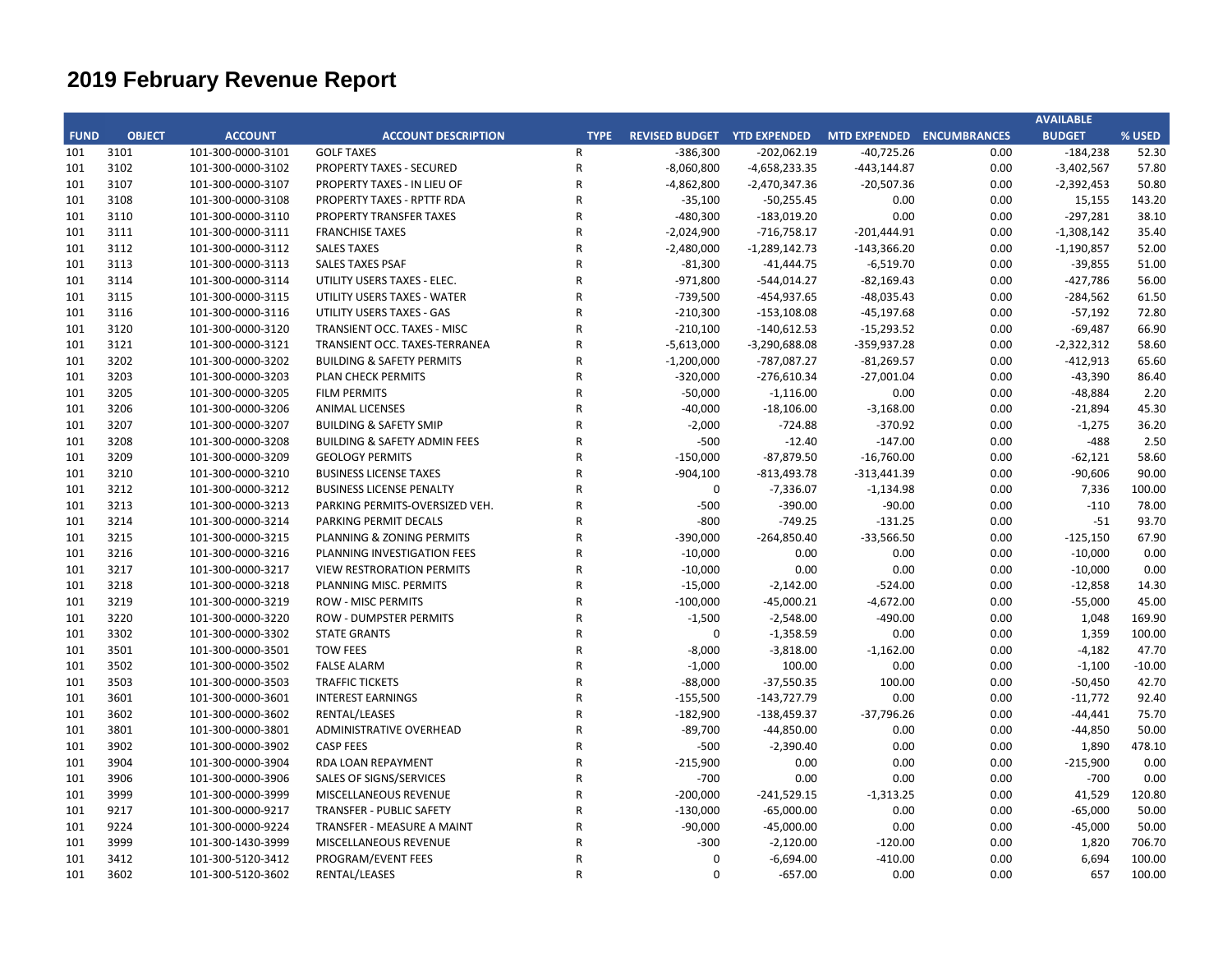|             |               |                   |                                    |              |                                                       |               |              |      | <b>AVAILABLE</b> |        |
|-------------|---------------|-------------------|------------------------------------|--------------|-------------------------------------------------------|---------------|--------------|------|------------------|--------|
| <b>FUND</b> | <b>OBJECT</b> | <b>ACCOUNT</b>    | <b>ACCOUNT DESCRIPTION</b>         | <b>TYPE</b>  | REVISED BUDGET YTD EXPENDED MTD EXPENDED ENCUMBRANCES |               |              |      | <b>BUDGET</b>    | % USED |
| 101         | 3602          | 101-300-5130-3602 | RENTAL/LEASES                      | R            | $-40,000$                                             | $-30,075.63$  | $-5,015.13$  | 0.00 | $-9,924$         | 75.20  |
| 101         | 3602          | 101-300-5140-3602 | RENTAL/LEASES                      | ${\sf R}$    | $-7,000$                                              | $-9,398.39$   | $-708.00$    | 0.00 | 2,398            | 134.30 |
| 101         | 3602          | 101-300-5150-3602 | RENTAL/LEASES                      | R            | $-20,000$                                             | $-4,305.63$   | $-348.00$    | 0.00 | $-15,694$        | 21.50  |
| 101         | 3411          | 101-300-5160-3411 | PARKING LOT FEES                   | R            | $-230,000$                                            | $-129,013.00$ | $-4,278.00$  | 0.00 | $-100,987$       | 56.10  |
| 101         | 3412          | 101-300-5170-3412 | PROGRAM/EVENT FEES                 | R            | $-8,000$                                              | $-5,971.95$   | 0.00         | 0.00 | $-2,028$         | 74.60  |
| 101         | 3901          | 101-300-5170-3901 | <b>DONATIONS</b>                   | R            | $-16,000$                                             | $-250.00$     | 0.00         | 0.00 | $-15,750$        | 1.60   |
| 101         | 3602          | 101-300-5180-3602 | RENTAL/LEASES                      | $\mathsf{R}$ | $-180,000$                                            | $-163,933.00$ | $-32,808.00$ | 0.00 | $-16,067$        | 91.10  |
| 101         | 3701          | 101-300-5180-3701 | PVIC SALES TAXABLE                 | $\mathsf{R}$ | $-120,000$                                            | $-91,233.20$  | $-10,700.59$ | 0.00 | $-28,767$        | 76.00  |
| 101         | 3901          | 101-300-5180-3901 | <b>DONATIONS</b>                   | $\mathsf{R}$ | 0                                                     | $-5,025.03$   | $-144.00$    | 0.00 | 5,025            | 100.00 |
| 101         | 3999          | 101-300-5180-3999 | MISCELLANEOUS REVENUE              | R            | $\Omega$                                              | 0.00          | 0.00         | 0.00 | $\mathbf 0$      | 0.00   |
| 101         | 3412          | 101-300-5190-3412 | PROGRAM/EVENT FEES                 | R            | $-6,000$                                              | $-7,817.00$   | $-412.00$    | 0.00 | 1,817            | 130.30 |
| 101         | 3901          | 101-300-5190-3901 | <b>DONATIONS</b>                   | R            | $-3,000$                                              | $-835.00$     | 0.00         | 0.00 | $-2,165$         | 27.80  |
| 101         | 3504          | 101-300-4140-3504 | <b>CODE ENFORCEMENT CITATIONS</b>  | R            | 0                                                     | $-8,685.10$   | 0.00         | 0.00 | 8,685            | 100.00 |
| 101         | 3412          | 101-300-5131-3412 | PROGRAM/EVENT FEES                 | $\mathsf{R}$ | $\Omega$                                              | $-38,683.00$  | $-5,280.00$  | 0.00 | 38,683           | 100.00 |
| 202         | 3304          | 202-300-0000-3304 | STATE GRANTS - SECTION 2103        | $\mathsf{R}$ | $-328,800$                                            | -99,795.67    | 0.00         | 0.00 | $-229,004$       | 30.40  |
| 202         | 3305          | 202-300-0000-3305 | <b>STATE GRANTS - SECTION 2105</b> | $\mathsf{R}$ | $-246,900$                                            | $-134,012.02$ | 0.00         | 0.00 | $-112,888$       | 54.30  |
| 202         | 3306          | 202-300-0000-3306 | STATE GRANTS - SECTION 2106        | R            | $-147,900$                                            | $-81,767.64$  | 0.00         | 0.00 | $-66,132$        | 55.30  |
| 202         | 3307          | 202-300-0000-3307 | STATE GRANTS - SECTION 2107        | R            | $-306,300$                                            | $-163,391.98$ | 0.00         | 0.00 | $-142,908$       | 53.30  |
| 202         | 3308          | 202-300-0000-3308 | STATE GRANTS - SECTION 2107.5      | R            | $-6,000$                                              | $-6,000.00$   | 0.00         | 0.00 | $\mathbf 0$      | 100.00 |
| 202         | 3309          | 202-300-0000-3309 | <b>STATE GAS TAX - SB1</b>         | $\mathsf{R}$ | $-712,100$                                            | -448,982.76   | $-72,760.65$ | 0.00 | $-263,117$       | 63.10  |
| 202         | 3601          | 202-300-0000-3601 | <b>INTEREST EARNINGS</b>           | R            | $-1,800$                                              | $-911.29$     | 0.00         | 0.00 | $-889$           | 50.60  |
| 202         | 3999          | 202-300-0000-3999 | MISCELLANEOUS REVENUE              | $\mathsf{R}$ | $-48,800$                                             | $-52,759.82$  | $-48,178.92$ | 0.00 | 3,960            | 108.10 |
| 203         | 3601          | 203-300-0000-3601 | <b>INTEREST EARNINGS</b>           | R            | $-300$                                                | $-240.00$     | 0.00         | 0.00 | $-60$            | 80.00  |
| 209         | 3102          | 209-300-0000-3102 | <b>PROPERTY TAXES - SECURED</b>    | R            | $-2,300$                                              | $-1,573.54$   | $-150.71$    | 0.00 | $-726$           | 68.40  |
| 209         | 3601          | 209-300-0000-3601 | <b>INTEREST EARNINGS</b>           | R            | $-200$                                                | $-258.86$     | 0.00         | 0.00 | 59               | 129.40 |
| 211         | 3102          | 211-300-0000-3102 | <b>PROPERTY TAXES - SECURED</b>    | R            | $-606,800$                                            | -392,489.70   | $-37,379.48$ | 0.00 | $-214,310$       | 64.70  |
| 211         | 3601          | 211-300-0000-3601 | <b>INTEREST EARNINGS</b>           | R            | $-21,200$                                             | $-17,607.10$  | 0.00         | 0.00 | $-3,593$         | 83.10  |
| 212         | 3601          | 212-300-0000-3601 | <b>INTEREST EARNINGS</b>           | $\mathsf{R}$ | $-5,000$                                              | $-2,478.64$   | 0.00         | 0.00 | $-2,521$         | 49.60  |
| 213         | 3302          | 213-300-0000-3302 | <b>STATE GRANTS</b>                | R            | $-22,100$                                             | 0.00          | 0.00         | 0.00 | $-22,100$        | 0.00   |
| 213         | 3406          | 213-300-0000-3406 | <b>WASTE REDUCTION FEES</b>        | $\mathsf{R}$ | $-185,000$                                            | $-106,925.16$ | $-6,285.44$  | 0.00 | $-78,075$        | 57.80  |
| 213         | 3601          | 213-300-0000-3601 | <b>INTEREST EARNINGS</b>           | R            | $-4,600$                                              | $-3,845.77$   | 0.00         | 0.00 | $-754$           | 83.60  |
| 214         | 3303          | 214-300-0000-3303 | <b>LOCAL GRANTS</b>                | R            | $-50,000$                                             | $-13,855.34$  | 0.00         | 0.00 | $-36,145$        | 27.70  |
| 214         | 3601          | 214-300-0000-3601 | <b>INTEREST EARNINGS</b>           | R            | $-900$                                                | $-595.11$     | 0.00         | 0.00 | $-305$           | 66.10  |
| 215         | 3303          | 215-300-0000-3303 | <b>LOCAL GRANTS</b>                | R            | $-696,200$                                            | $-487,071.60$ | $-66,402.08$ | 0.00 | $-209,128$       | 70.00  |
| 215         | 3601          | 215-300-0000-3601 | <b>INTEREST EARNINGS</b>           | R            | $-6,200$                                              | $-5,858.30$   | 0.00         | 0.00 | $-342$           | 94.50  |
| 216         | 3303          | 216-300-0000-3303 | <b>LOCAL GRANTS</b>                | $\mathsf{R}$ | $-839,400$                                            | -587,206.07   | $-80,041.33$ | 0.00 | $-252,194$       | 70.00  |
| 216         | 3601          | 216-300-0000-3601 | <b>INTEREST EARNINGS</b>           | R            | $-10,000$                                             | $-16,945.67$  | 0.00         | 0.00 | 6,946            | 169.50 |
| 217         | 3302          | 217-300-0000-3302 | <b>STATE GRANTS</b>                | $\mathsf{R}$ | $-130,000$                                            | $-148,746.54$ | $-6,485.44$  | 0.00 | 18,747           | 114.40 |
| 217         | 3601          | 217-300-0000-3601 | <b>INTEREST EARNINGS</b>           | R            | $-1,000$                                              | $-753.85$     | 0.00         | 0.00 | $-246$           | 75.40  |
| 220         | 3303          | 220-300-0000-3303 | <b>LOCAL GRANTS</b>                | R            | $-522,200$                                            | -371,938.89   | $-49,797.60$ | 0.00 | $-150,261$       | 71.20  |
| 220         | 3601          | 220-300-0000-3601 | <b>INTEREST EARNINGS</b>           | R            | $-23,200$                                             | $-22,590.75$  | 0.00         | 0.00 | $-609$           | 97.40  |
| 221         | 3303          | 221-300-0000-3303 | <b>LOCAL GRANTS</b>                | R            | $-591,800$                                            | $-404,631.98$ | $-56,555.59$ | 0.00 | $-187,168$       | 68.40  |
| 221         | 3601          | 221-300-0000-3601 | <b>INTEREST EARNINGS</b>           | $\mathsf{R}$ | $-300$                                                | $-654.63$     | 0.00         | 0.00 | 355              | 218.20 |
| 222         | 3302          | 222-300-0000-3302 | <b>STATE GRANTS</b>                | R            | $\Omega$                                              | $-106,785.60$ | 0.00         | 0.00 | 106,786          | 100.00 |
| 222         | 3601          | 222-300-0000-3601 | <b>INTEREST EARNINGS</b>           | R            | $-12,400$                                             | $-9,218.64$   | 0.00         | 0.00 | $-3,181$         | 74.30  |
| 223         | 3601          | 223-300-0000-3601 | <b>INTEREST EARNINGS</b>           | $\mathsf{R}$ | $-8,100$                                              | $-6,753.07$   | 0.00         | 0.00 | $-1,347$         | 83.40  |